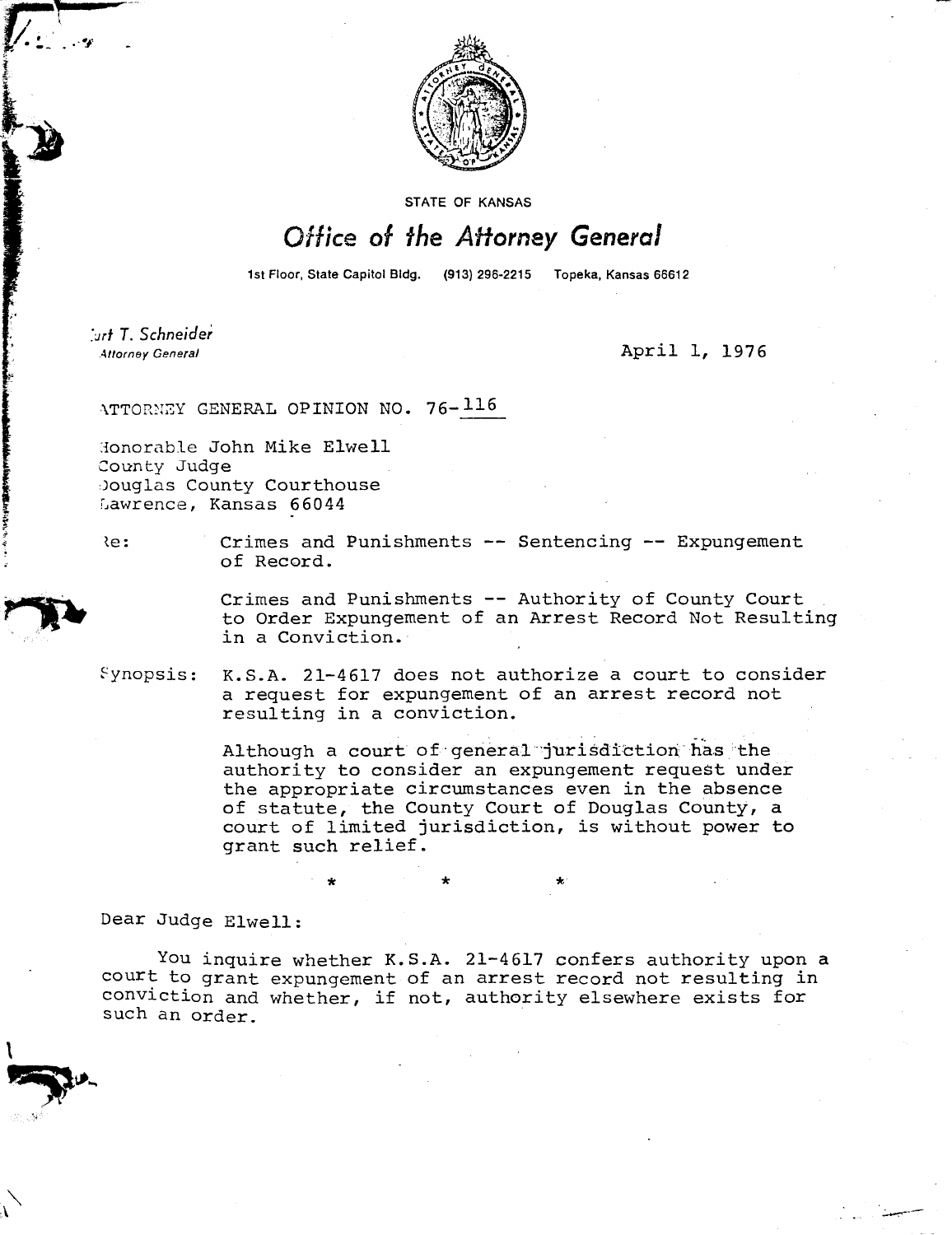Honorable John Mike Elwell 1976 April 1, Page Two

From an analysis of the provisions of K.S.A. 21-4617, it is apparent that the statute delimits a district court's power to the expungement of criminal records from a proceeding resulting in conviction, including records of arrests and other matters accumulated prior to conviction. This conclusion concurs with that reached in a prior opinion of our office, No. 75-107, wherein it was noted that the recently enacted expungement statutes  $^1$  do not provide for the eradication of arrest records not resulting in conviction.

Thus, the determinative issue for the purpose of your inquiry is whether a court has jurisdiction in the absence of statute to order expungement of an arrest record in a particular case.

Expungement has traditionally been considered a subject exclusively within the province of the legislature, but there now exist a number of cases of relatively recent vintage which indicate that a court is possessed of equitable power to grant an expungement request under the proper factual circumstances. After conducting an extensive analysis of recent judicial decisions on the subject and noting the differing legal contexts in which such requests have been presented, the Tenth Circuit thus expressed their teachings in United States v. Linn, 513 F.2d 925, 927-928 (10th Cir. 1975):

"Under the authorities above cited it is fairly well established, then, that courts do possess the power to expunge an arrest record where the arrestee has been acquitted. However, there appears to be no definitive, all-purpose rule to govern requests of this nature, and to a considerable degree each case must stand on its own two feet. The cases above cited do indicate that the power to expunge an arrest record is a narrow one, and should not be routinely used whenever a criminal prosecution ends in an acquittal, but should be reserved for the unusual or extreme case. Certain of the cases call for a "balancing" of the equities between the Government's need to maintain extensive records in order to aid in general law enforcement and the individual's right of privacy.

 $1$ K.S.A. §§12-4514 and 21-4616 also provide for the expungement of records of criminal convictions under varying circumstances.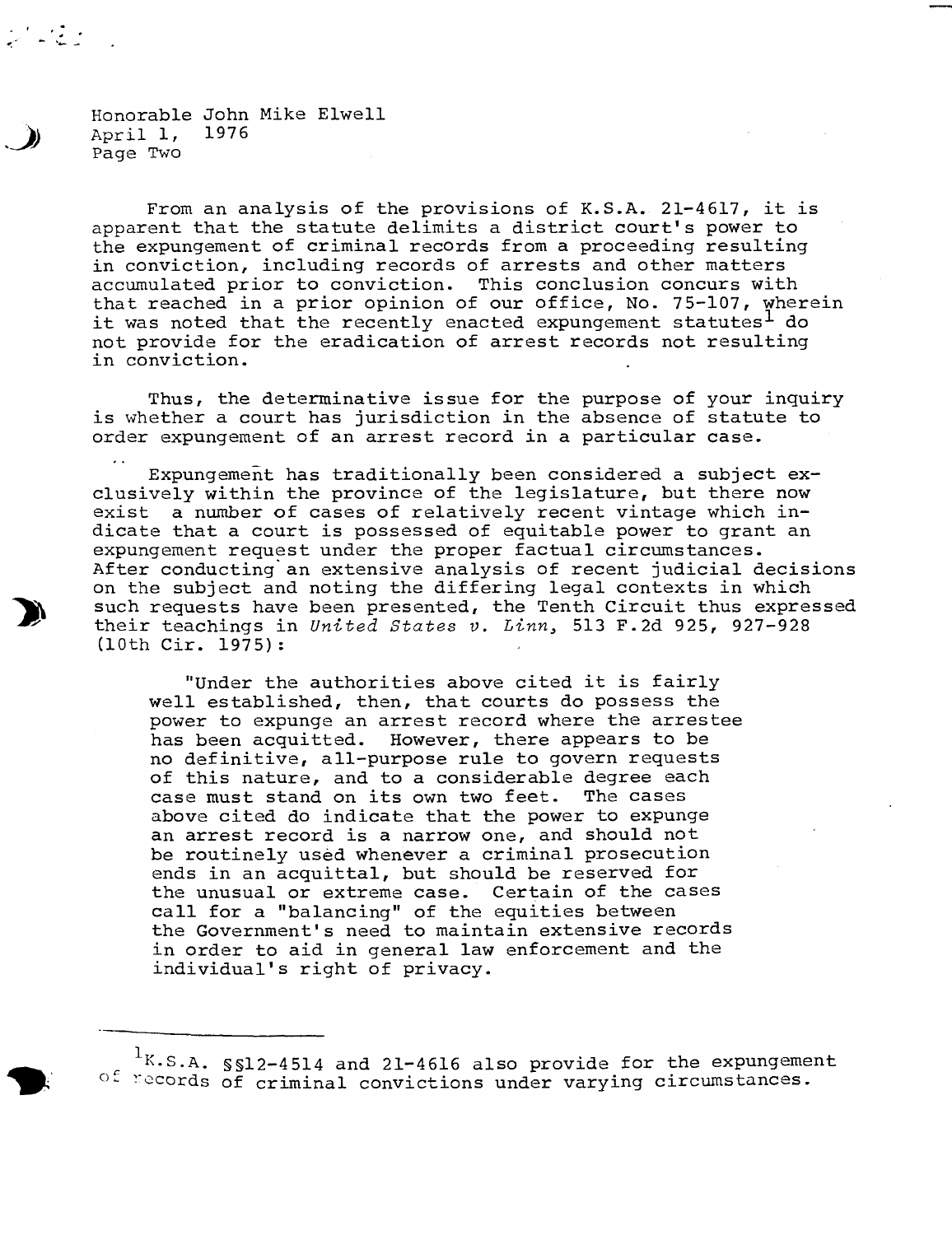Honorable John Mike Elwell April 1, 1976 Page Three

> "Under the cases above cited, where the arrest itself was an unlawful one, or where the arrest represented harassing action by the police, or where the statute under which the arrestee was prosecuted was itself unconstitutional, courts have ordered expunction. However, it would appear that an acquittal, standing alone, is not in itself sufficient to warrant an expunction of an arrest record."

Applying these general principles to the situation before it, the Court declined to order expunction observing that notwithstanding the applicant's acquittal by a jury, the record failed to reveal any infirmity in his arrest or indictment or any harassing action by police authorities. The Court also thought it significant that the quantum of evidence adduced at trial was substantial enough to warrant the submission of the case to a jury.

Another significant case addressing the question here presented is Menard v. Saxbe, 498 F.2d 1017 (D.C. Cir. 1974). Once again, exhaustive scrutiny of existing law was conducted by the Court, and it concluded that " $[t]$ he judicial remedy of expungement is inherent and is not dependent on express statutory provision, and it exists to vindicate substantial rights provided by statute as well as by organic law." 498 F.2d at 1023.

We believe that these two decisions fairly represent the status of prevailing legal doctrine on the question of judicial authority to grant expungement. They instruct that the equitable remedy of expunction should be utilized in only the most compelling circumstances where the relief is necessary to protect and vindicate substantial rights of the applicant. However, the conclusion that such power inheres in a court of general jurisdiction does not end the inquiry, for it must additionally be determined whether the courts of lesser jurisdiction in this state may exercise such injunctive power.

It is familiar doctrine that courts of limited jurisdiction, such as the county courts, may only exercise such judicial powers as have been conferred upon them by legislative enactment. K.S.A. 20-808 provides that in civil cases county courts shall have the Jurisdiction prescribed in Chapter 61 and in criminal matters, the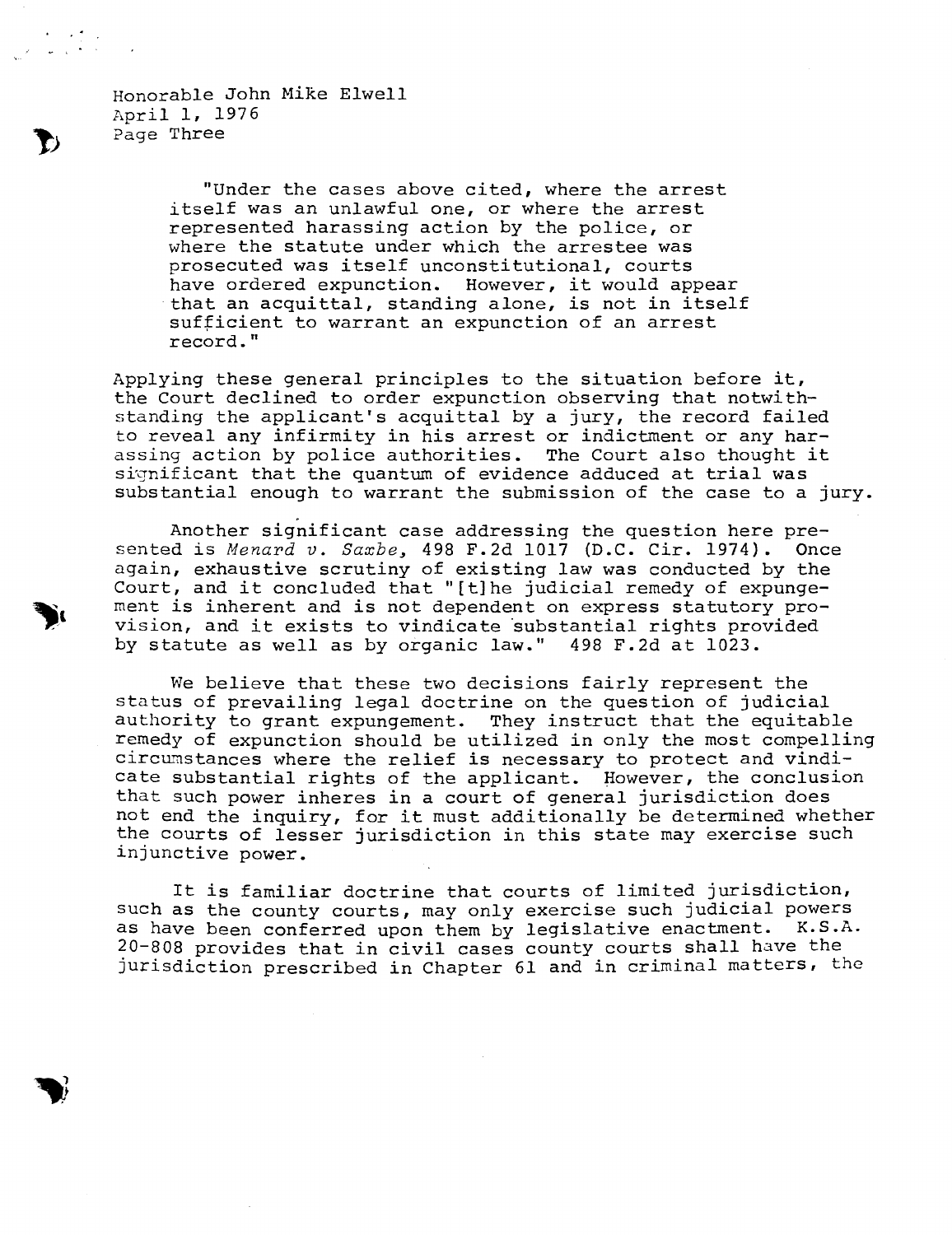Honorable John Mike Elwell April 1, 1976 Page Four

power to try misdemeanors and conduct preliminary examinations of felony charges. Although the expungement request presently Pending in your court has been styled as a continuation of the previous criminal proceedings, the complaint seeks extensive injunctive relief by requesting the court to order the return of all arrest data concerning the defendant held by any law enforcement agency in this state. The essential nature of the proceedings is most significant, for if the action be deemed civil, it would be barred by K.S.A. 1975 Supp. 61-1603 which precludes the county courts from exercising civil injunctive power.

After analysis of the question, we do not believe that the pending proceeding falls within the court's limited criminal jurisdiction. Since the requested relief is clearly outside the express statutory jurisdiction conferred upon the court in criminal matters, the question arises whether it may be considered within the ancillary, or incidental, criminal jurisdiction of the court.

Having examined the question, we do not believe that the pending proceeding may properly be characterized as within the court's ancillary criminal jurisdiction. Although the court possesses the power to dismiss a complaint at the behest of the prosecution, as in this case, the broad injunctive relief requested of the court cannot be said to be a necessary concomitant to the effectuation of the express powers conferred upon the court. The relief sought is not necessary to effectuate the discharge of the defendant from custody. Thus, the power of expungement does not lie within the criminal jurisdiction of the court. Cf. People of California, by the District Attorney Of County Of San Mateo v. Municipal Court, 124 Cal. Rptr. 484 (Cal. App. 1975).

Nor do we believe that the equitable relief requested may be granted under the civil jurisdiction of the court. K.S.A. 1975 Supp. 61-1603(b)(11) expressly precludes the courts of lesser jurisdiction from entertaining actions for injunctive relief. While in our view, a similar civil action could be properly maintained in the district court, a court of general jurisdiction, the unequivocal mandate of the statute prevents its consideration by the county court. In view of this disposition of the matter, we intimate no view on the merits of the expungement request presented herein.